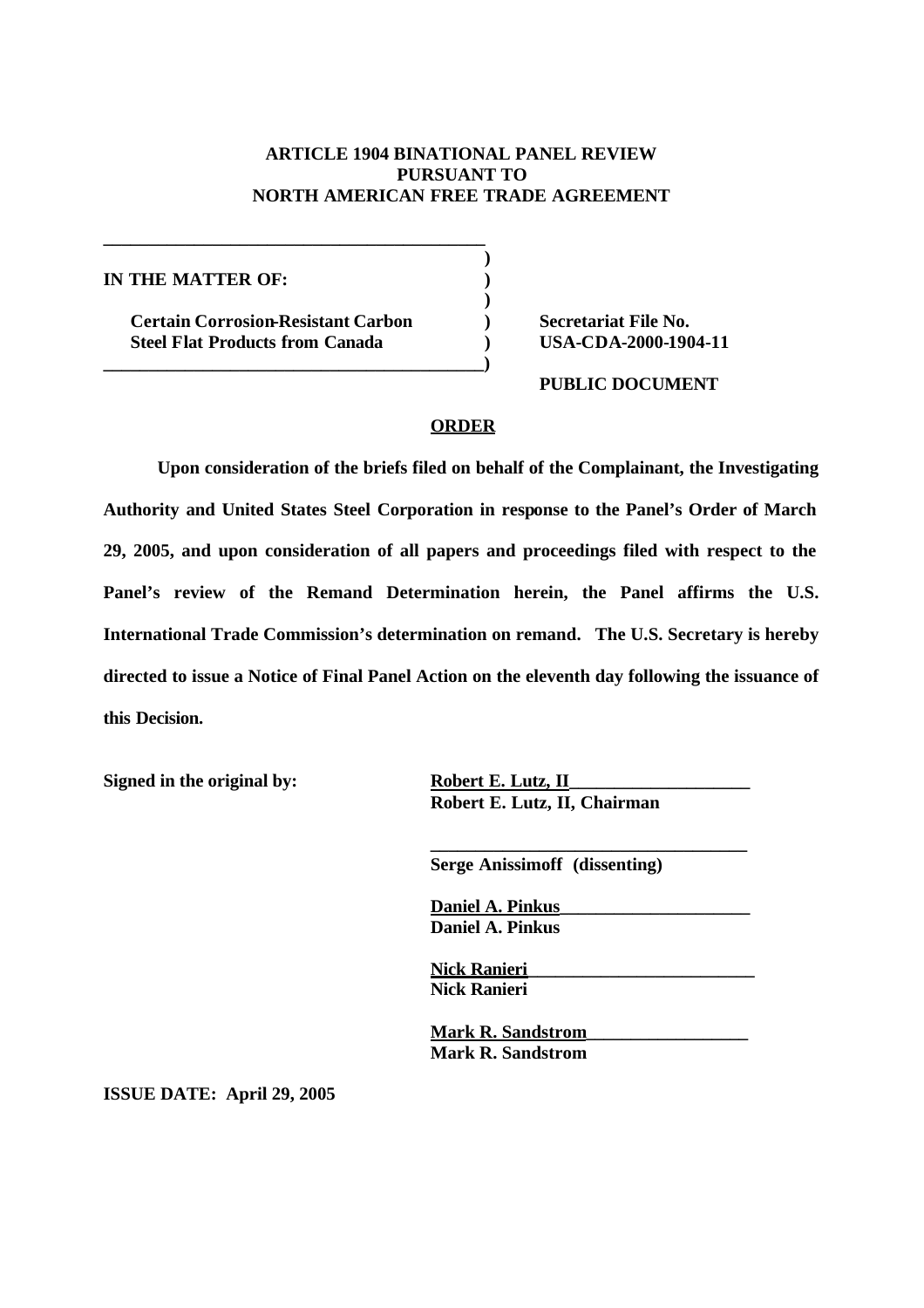Article 1904 Binational Panel Review Pursuant to the North American Free Trade Agreement

**IN THE MATTER OF: CORROSION-RESISTANT CARBON STEEL FLAT PRODUCTS FROM CANADA**

Secretariat File No. USA-CDA-00-1904-11

Full Sunset Review

# **DISSENTING OPINION OF PANELIST SERGE ANISSIMOFF**

I have not had the benefit of considering any written reasons of my fellow panelists in preparing my Dissent. I make reference to Part VII, Rule 72 of the Rules of Procedure for Article 1904, Binational Panel Reviews, requiring a Panel to issue "a written decision with reasons". Insofar as I am aware, the Panel majority has chosen to conclude proceedings with an affirmation Order.

Two issues are presented for discussion, which were fully briefed by the participants.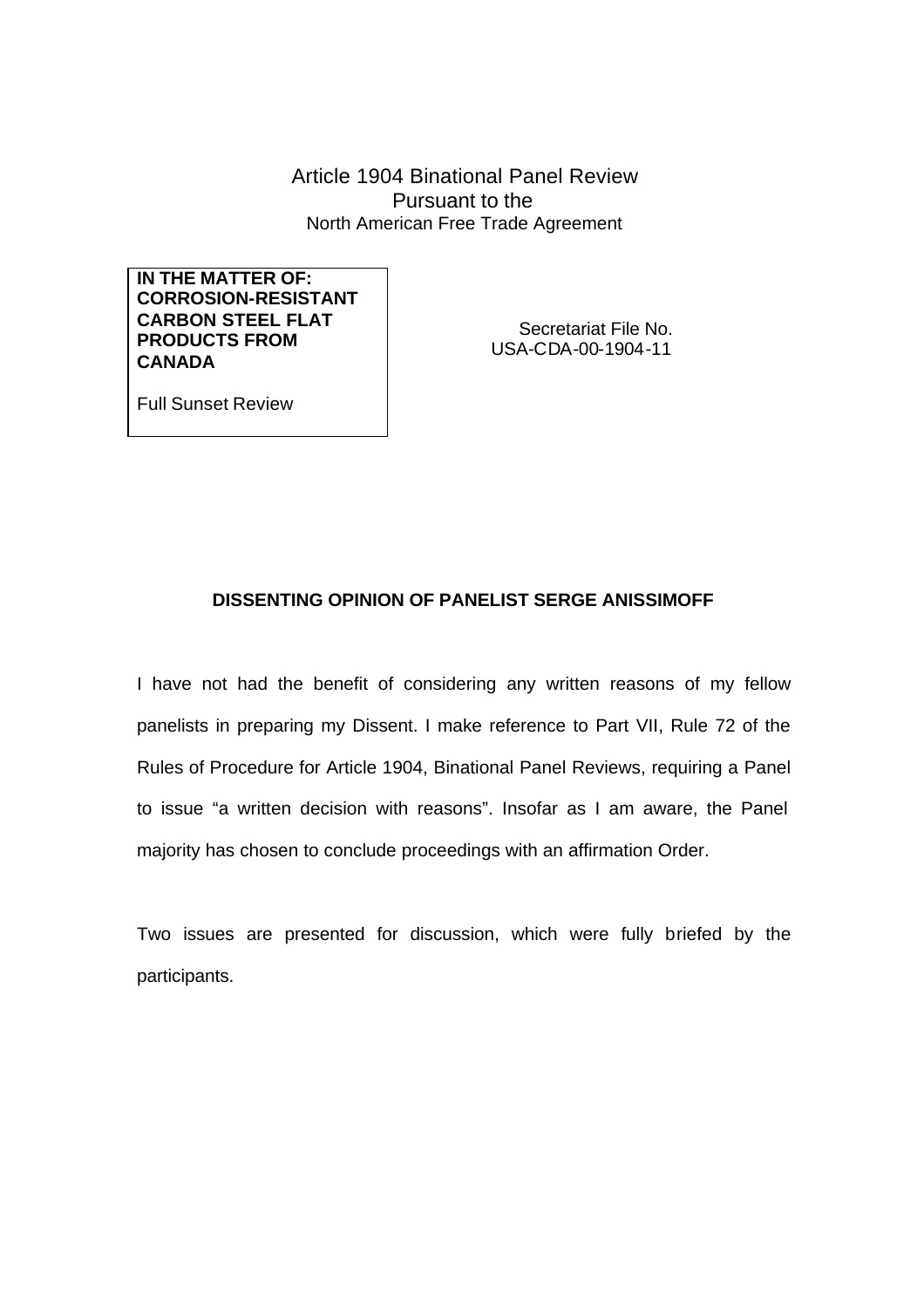#### **ISSUE #1 – Cumulation of Canadian Imports**

The Panel remanded the Commission's decision to cumulate Canadian imports as a finding unsupported by substantial evidence having regard to the high capacity utilization rates in Canada.

The Panel directed the Commission to sufficiently explain and articulate the basis of its conclusions as to whether, in light of the high capacity utilization rates prevalent in Canada during the period of review, there existed substantial evidence in the record upon which to base the Commission's determination that there was available excess capacity in Canada sufficient to lead to an increase in imports having a discernible adverse impact upon the domestic industry if the antidumping order was to be revoked.

The important factual context in deciding whether or not to cumulate Canadian imports, concerns the Commission's finding that the U.S. domestic industry was in a weakened or vulnerable condition. **<sup>1</sup>** As such, the Commission found that a likelihood existed "that even a small post revocation increase would have a discernible adverse impact on the domestic industry". As can be seen, the Commission's impact concern was not with existing Canadian imports. The impact concern was with the potential that Canadian imports would increase and damage a vulnerable industry.

<sup>&</sup>lt;sup>1</sup> This issue is relevant to both the cumulation issue (#1) and the vulnerability issue (#2).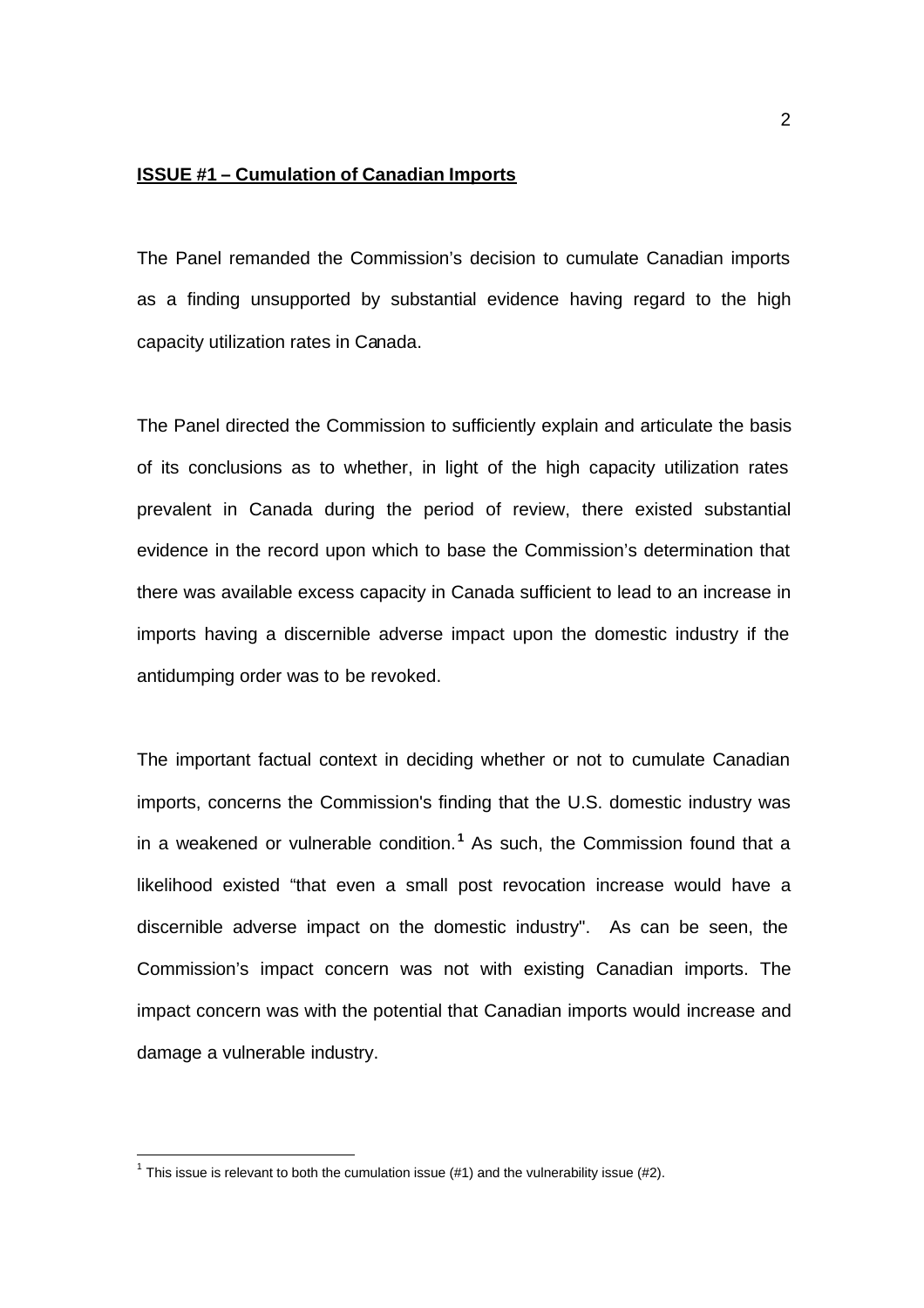The high capacity utilization of the Canadian industry, of course, argues against the industry's ability to increase its exports into the United States. The Panel found that the Commission's finding of a likelihood of increase of Canadian imports was unsupported by substantial evidence. In fact, in its Remand Determination the Commission accepts the truth of this proposition saying "it is true that the high rates of capacity utilization may limit the ability of the Canadian industry to expand its sales to the United States through increased production"<sup>2</sup>.

In responding to the Panel's direction, the Commission did not straightways address the question of high capacity utilization as that fact relates to the Canadian Industry's ability to increase exports. Instead, the Commission was of the opinion that Canadian imports at current levels could still have a discernible adverse impact on the domestic industry if the Order was revoked and so found. That finding, however, is not the remanded explanation that the Panel requested and accordingly that analysis and opinion by the Commission is not in response to any direction from the Panel and does not answer the Remand.

The Commission also sought to answer the Remand by referring to the unused capacity in Canada notwithstanding the reported high capacity utilization rates. Again, that analysis was not in response to any direction from the Panel, especially given that the Panel already determined that the mere availability of excess or unused capacity did not, in and of itself, lead to the conclusion that

 $2$  Remand Determination, Page 8.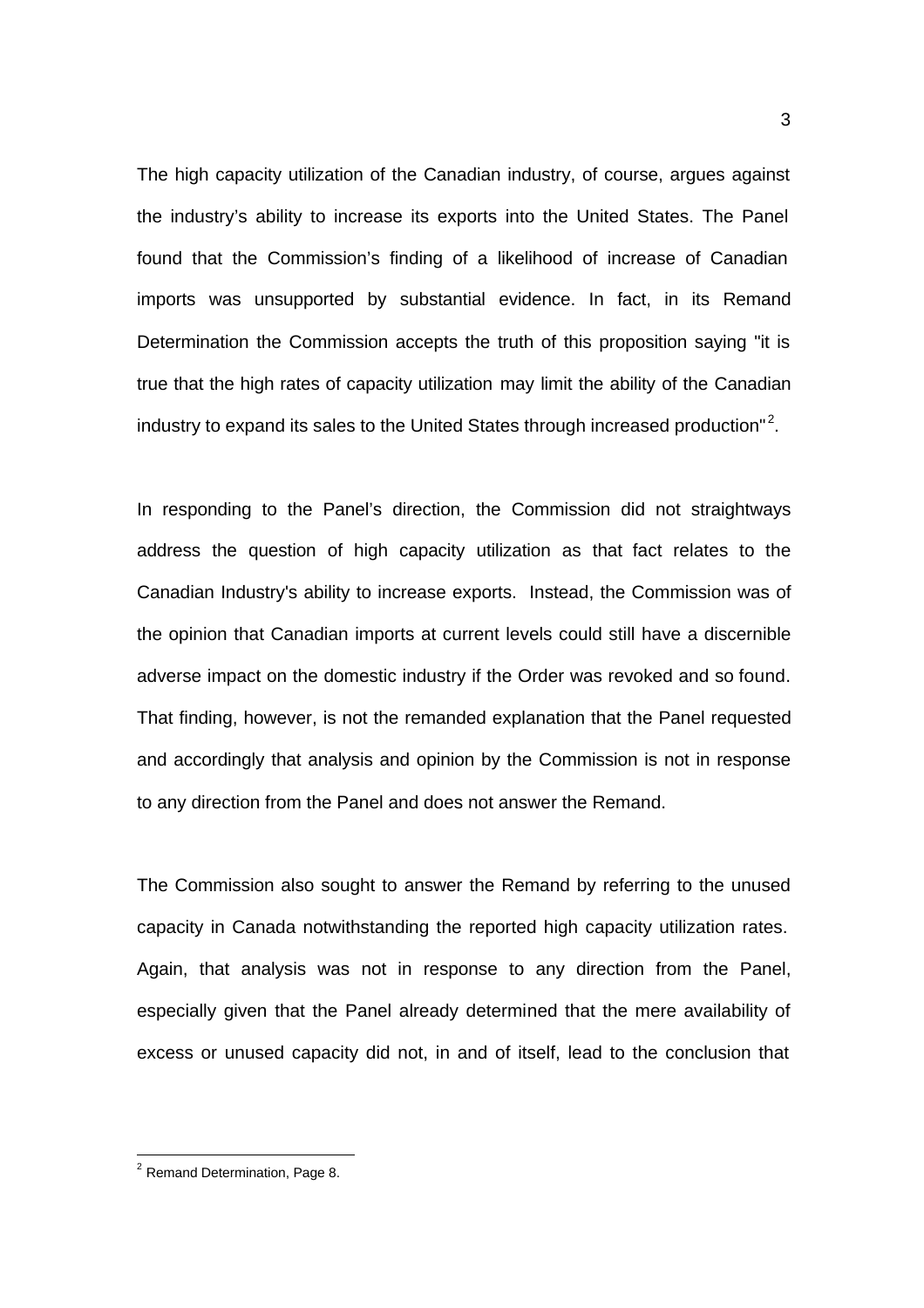Canadian producers would be able to increase production…referring to any such proposition as being rather simplistic.

In response, however, to the Panel's Remand direction, the Commission advanced for the very first time, the factual proposition that Canadian producers planned to increase their capacity by an additional [\*\*\*\*\*] short tons in 2000 (new capacity). In view of that finding, the Commission concluded that Canadian producers would have excess production capacity despite relatively high capacity utilization rates between 1997 and 1999. That was the centerpiece of the Commission's response to the Remand direction, which finding was vigorously opposed by the Complainant and supported as vigorously by counsel for the Commission and U.S. Steel, see *infra*.

It is important to pause and note that the claimed new capacity is in fact very large. Quantitatively, it compares directly to the existing level of exports from Canada which in 1999 stood at [\*\*\*\*\*] short tons. The finding of new capacity certainly takes the Complainant by surprise and obviously has the effect of conclusively establishing the likelihood of a discernible adverse impact. The Complainant challenges this key new finding saying it is plainly erroneous and unsupported by substantial evidence.

The Complainant states that the new capacity was already included in the capacity utilization figures provided for the period of investigation and there was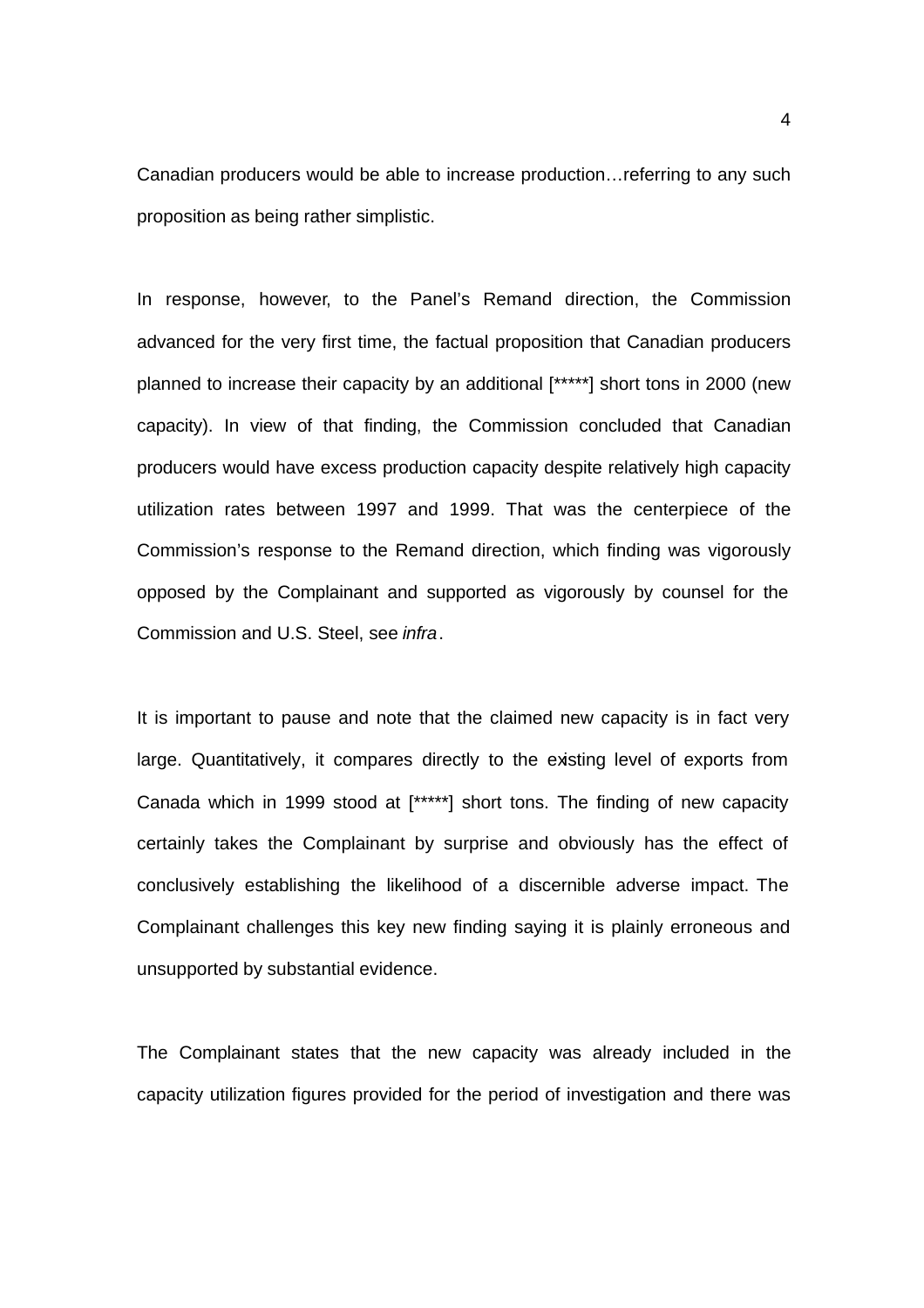accordingly no new capacity left to come online in 2000. In particular the Complainant cites the amendment (November 1, 2000, Memorandum INV-X-232) which changed the language: "[\*\*\*\*\*] will be adding capacity of [\*\*\*\*\*] short tons this year…" to "[\*\*\*\*\*] added capacity of [\*\*\*\*\*] short tons this year…".

 The Complainant also referred, *inter alia*, to uncontradicted evidence given by a Dofasco witness concerning the inclusion of the new capacity on a filed questionnaire:

> Question: Mr. Heffner did you include all of the 450,000 tons in your questionnaire?

Response: Mr. Martin; Yes, we did.

While elsewhere in this opinion<sup>3</sup> I summarize in greater detail the various arguments made by the participants concerning this issue, the above evidence starkly challenges the Commission's key new finding of significant, available new Canadian capacity coming on stream in 2000.

Recalling that the Panel is not a fact finding body, I find nonetheless that there is no clear evidentiary underpinning for the Commission's new capacity finding. The available evidence in fact appears to support the Complainant's proposition that the new capacity was already included in the high capacity utilization figures.

l

 $3$  Appendix A hereto, summarizes the post-Remand briefs of the participants. Appendix B hereto, summarizes the briefs filed pursuant to the Panel's Order on the Complainant's motion (new capacity).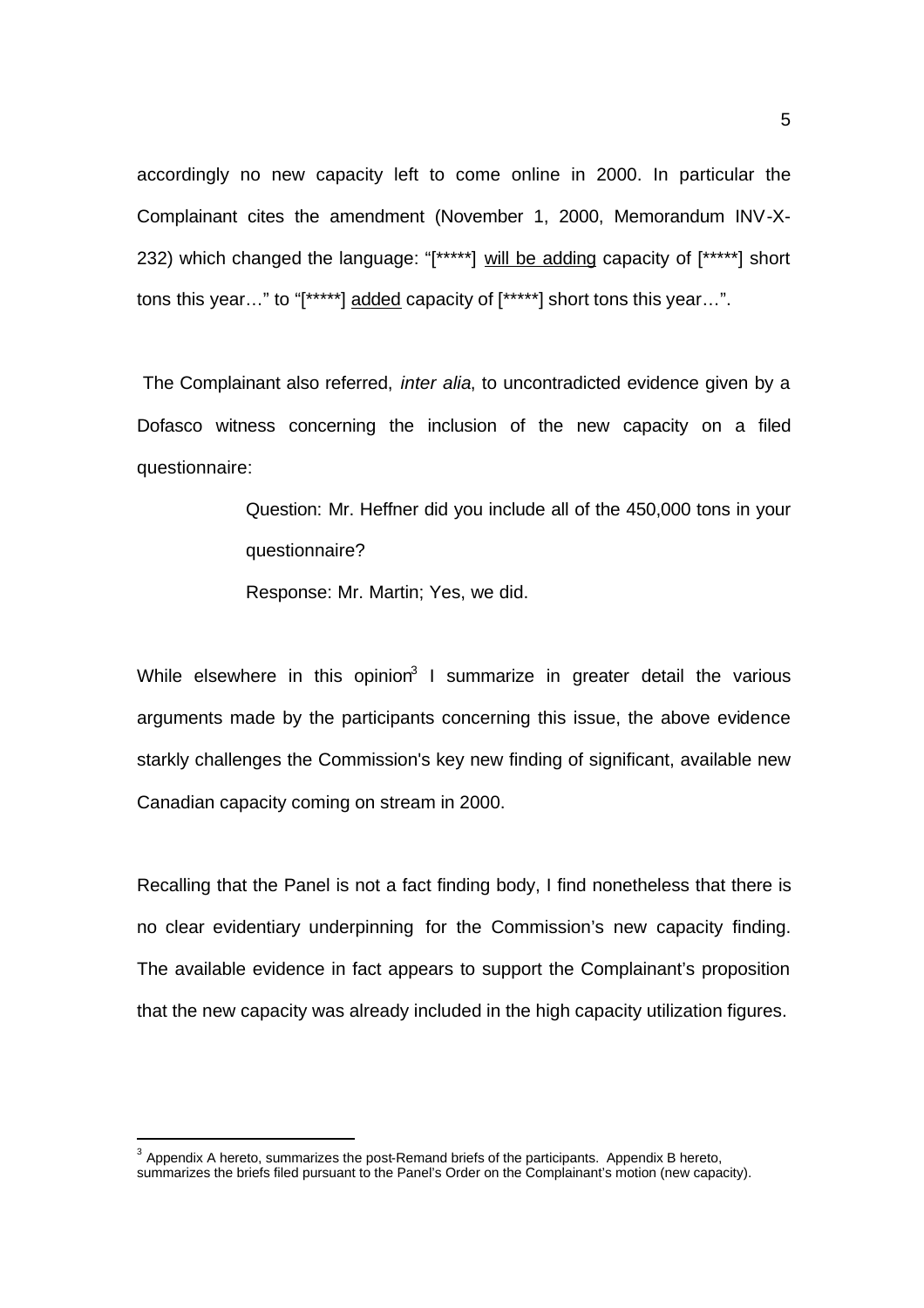Since the factual question of the availability of new capacity is both new and pivotal, I would remand this issue to the Commission to make appropriate findings of fact having regard to the arguments of the parties discussed infra.

On Remand, the Commission also found that Canadian demand was weakening, which factor would create an additional incentive to increase exports into the U.S.. The Commission referred with approval to the fact that the Panel found that the Canadian producers' contention regarding likely strong demand for subject goods in Canada was "refuted by the evidence on the record". With respect I find that the Commission misapprehends the Panel's finding for the following reasons.

The Complainant argued before the Commission against the likelihood of discernible adverse impact determination on, *inter alia*, the grounds that:

- 1. Canadian producers as a whole were operating at full capacity; and
- 2. Demand had skyrocketed in the Canadian market.

The Panel found that the Commission did not address any of these arguments in its determination. As such, the argument before the Panel by the parties' counsel with respect to the import of these issues was *post hoc* and no findings of fact were in any event made. In point of fact, the Panel went on to hold that the claims of full capacity and high demand did not represent a material argument or evidence which seriously undermined the reasoning of the conclusions of the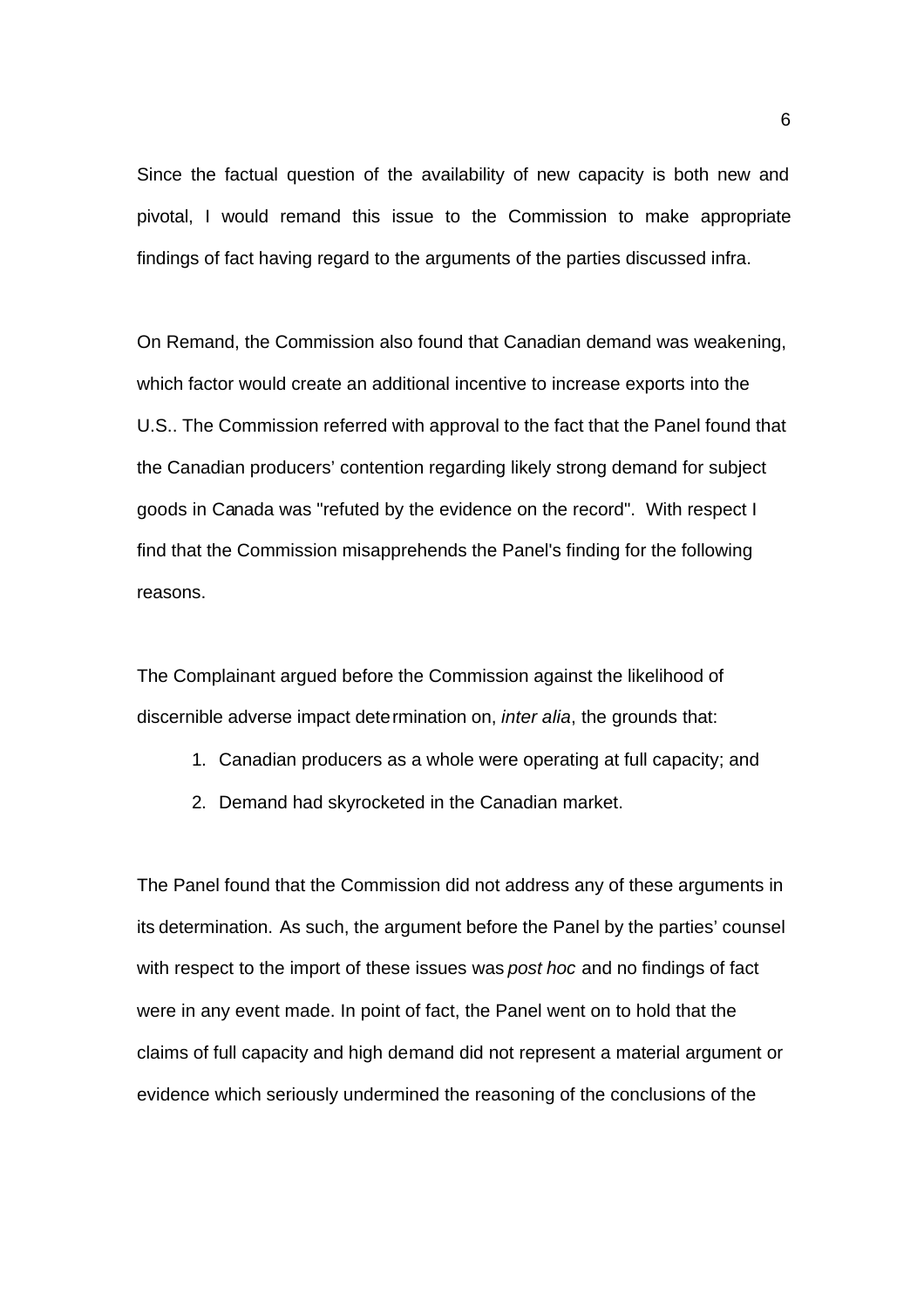Commission and the Commission was therefore not required to address the arguments in its determination. I disagreed with the latter view expressed by the majority. However for present purposes the point must be made that the Panel did not find that the "Canadian producers contention" regarding likely strong demand in Canada is "refuted by the evidence on the record".

Taking matters further, I do not understand how the Commission avoids the opposite view when referring to testimony of the Complainant's own witness that "demand is forecast to grow, perhaps at a slower rate than currently" and refers to this fact as "evidence to the contrary". This evidence, on its face, indicates that demand will in fact grow (year to year) meaning that the next year's production will numerically exceed last year's. The evidence also indicates the rate of growth will be slower than currently given. Thus this evidence is entirely consistent with the Complainant's proposition of high demand for the subject goods in Canada.

Accordingly I find that the Commission's finding that demand in Canada is weakening is not supported by substantial evidence and must in any event be qualified. The evidence is that the demand in Canada continues to increase and this fact is consistent with the Canadian producers arguments that they will be unable to increase exports to the United States because of this strong demand in Canada, which will consume of all of their production having regard to the high capacity utilization rates.

7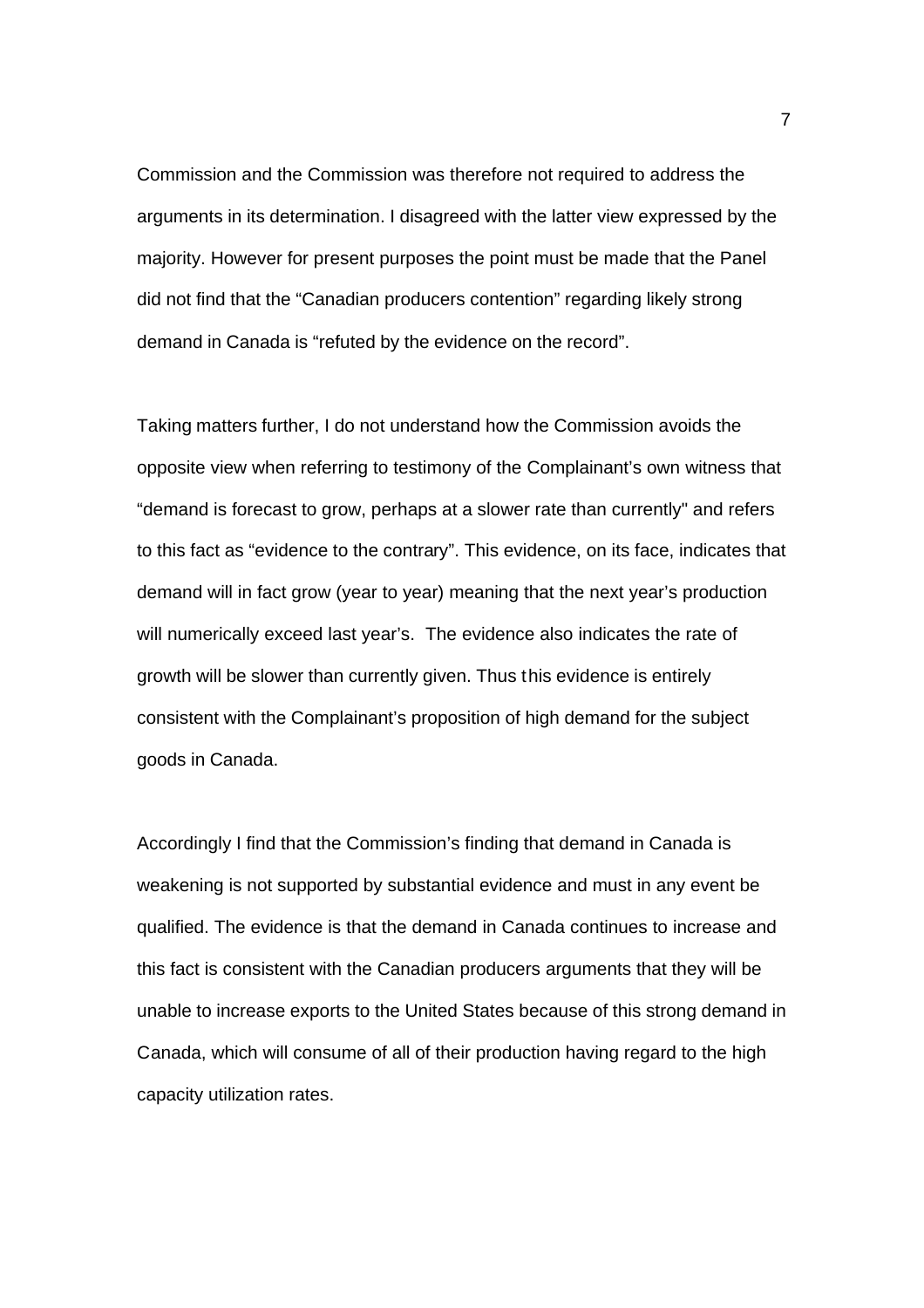#### **ISSUE #2 – Vulnerability of the U.S. Industry**

The Panel found that the Commission's determination that the domestic industry was in a weakened state was unsupported by substantial evidence and not in accordance with law.

The Commission was directed to explain the basis of its conclusions as to whether the Commission's analysis of the impact of Canadian imports involved the profits of the domestic corrosion resistant steel industry or those of the broader steel industry. Bearing in mind that it would be nonsensical to find that the corrosion resistant products are an important profit center of the corrosion resistant steel industry, the Commission's "profit-center" view appeared to be clearly misdirected and contrary to law as discussed in the Panel's decision.

Recalling further that the Commission found that the existing level of operating income did not generally suggest vulnerability, we are left with the position that existing and apparently healthy levels of profit nonetheless are in respect of an industry which is vulnerable and in a weakened state. The reason now advanced by the Commission for the Industry's vulnerability is that the existing level of profits somehow impacts the ability of firms to remain in operation and to make necessary investments. Taking that view at face value, the industry would be perpetually vulnerable, simply because it depends, as any other industry does, on profit.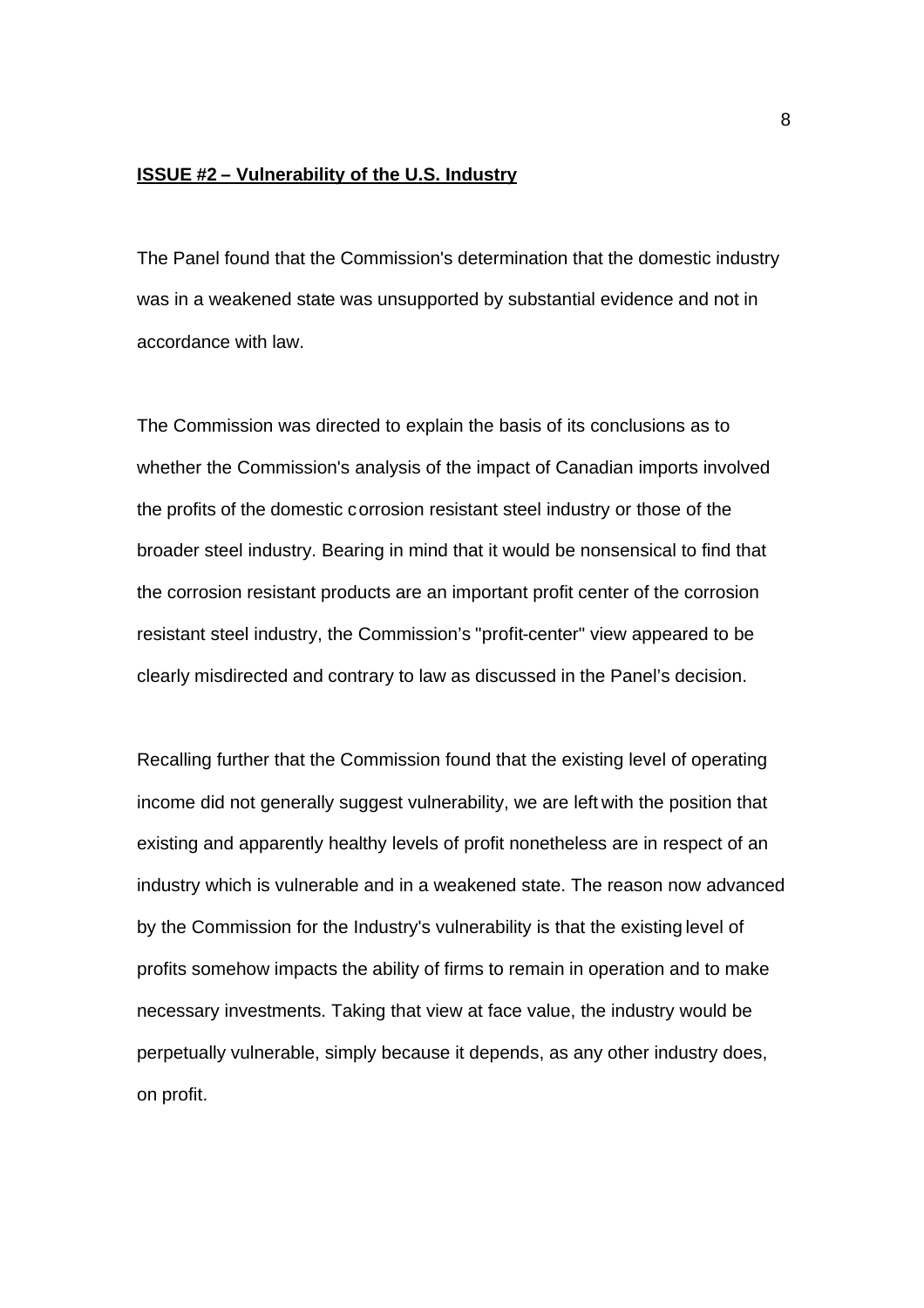The Commission does seek to clarify its of vulnerability finding. It indicates that what it meant to say was that the down stream effect of the profit analysis impacts the ability of firms to remain in operation and to make the necessary investments. In that regard, I do not see any discussion or analysis of evidence supporting the proposition that the firms can somehow go out of business or become incapable of making the "necessary investments" because of Canadian imports and their impact on profits. Since the existing level of profit was found to not suggest vulnerability what is required is a discussion of why a level of profit that does not normally suggest vulnerability, is nonetheless consistent with a finding of vulnerability. With respect, I do not see any such discussion.

Moreover, the Commission in fact abandons its said profit-based view and seeks to modify its finding by essentially stipulating and pointing to a new set of nonprofit factors to establish vulnerability.

The Commission's new finding of vulnerability is made *de novo* and is not a valid response to the Remand since it does not squarely address the point of the Remand and implies a failure of the original analysis of vulnerability.

Bearing in mind that the statutory authority for the Panel to remand is found in article 1904(8) authorizing the Panel "to remand a determination for action not in consistent with the Panel's decision", it follows that a remand substantially

9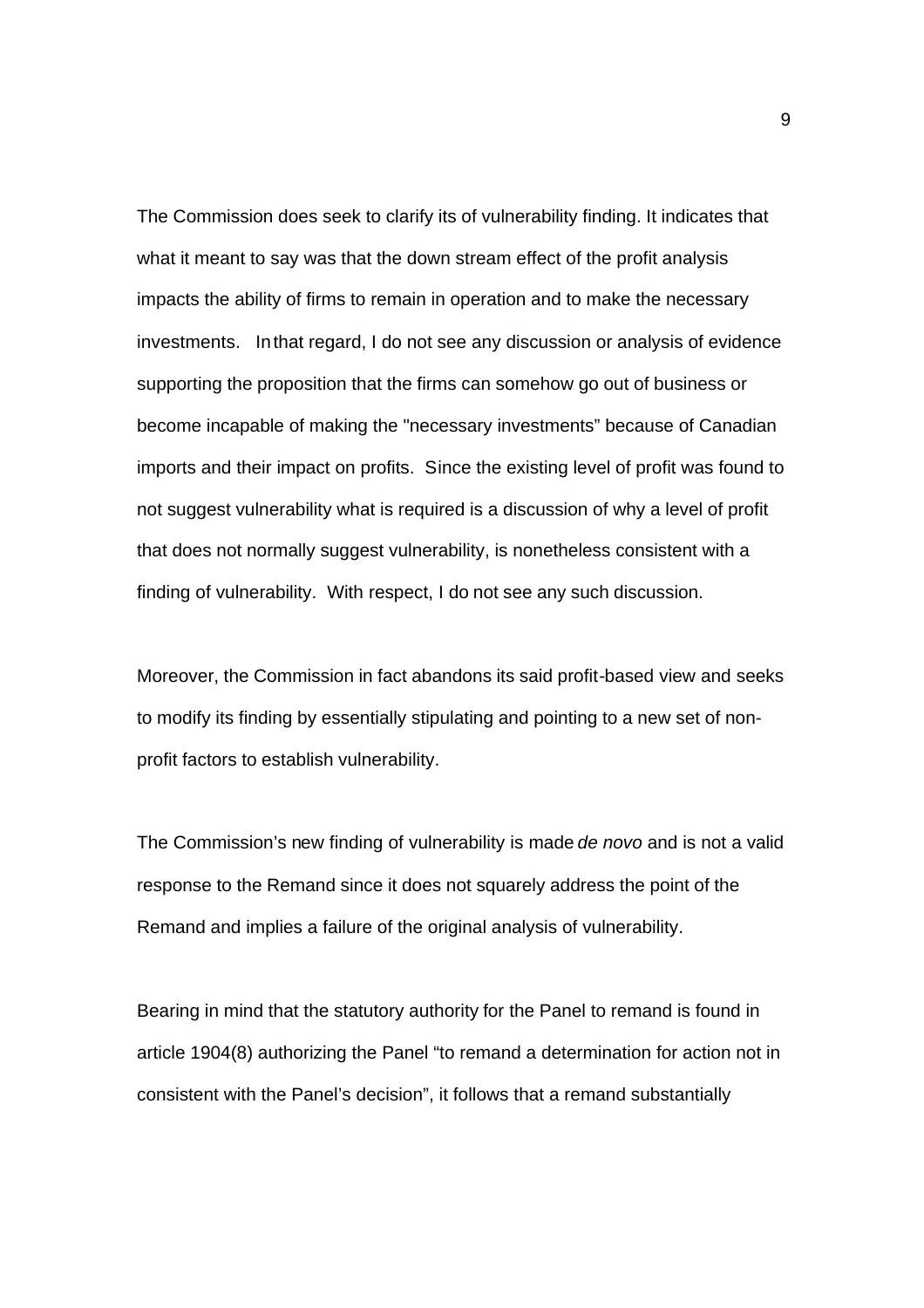telescopes the entire review process potentially into an "either/or" remand direction. This means that if the remanded issue cannot be legally supported, the opposite result must follow. There is no room, in my view, for changing the entire basis of the decision in response to a remand which cannot be satisfactorily answered by the Commission. To hold otherwise is to have no finality to the Commission's decision making process. A remand is the centerpiece of Panel review requiring, as is provided under U.S. law, a direct, relevant and satisfactory response establishing that a determination is supported by substantial evidence and is in accordance with law.

I accordingly find that the Commission has not answered the Remand and the determination of vulnerability is contrary to law and in any event not supported by substantial evidence.

Equally, in responding to the Remand the Commission does not, in my view, analyze and in fact omits to analyze the impact of Canadian imports on profits, thus failing to respond to the Remand direction.

<<Serge Anissimoff>>

**\_\_\_\_\_\_\_\_\_\_\_\_\_\_\_\_\_\_\_\_\_\_\_\_\_\_\_ SERGE ANISSIMOFF APRIL 29, 2005 LONDON, ONTARIO, CANADA**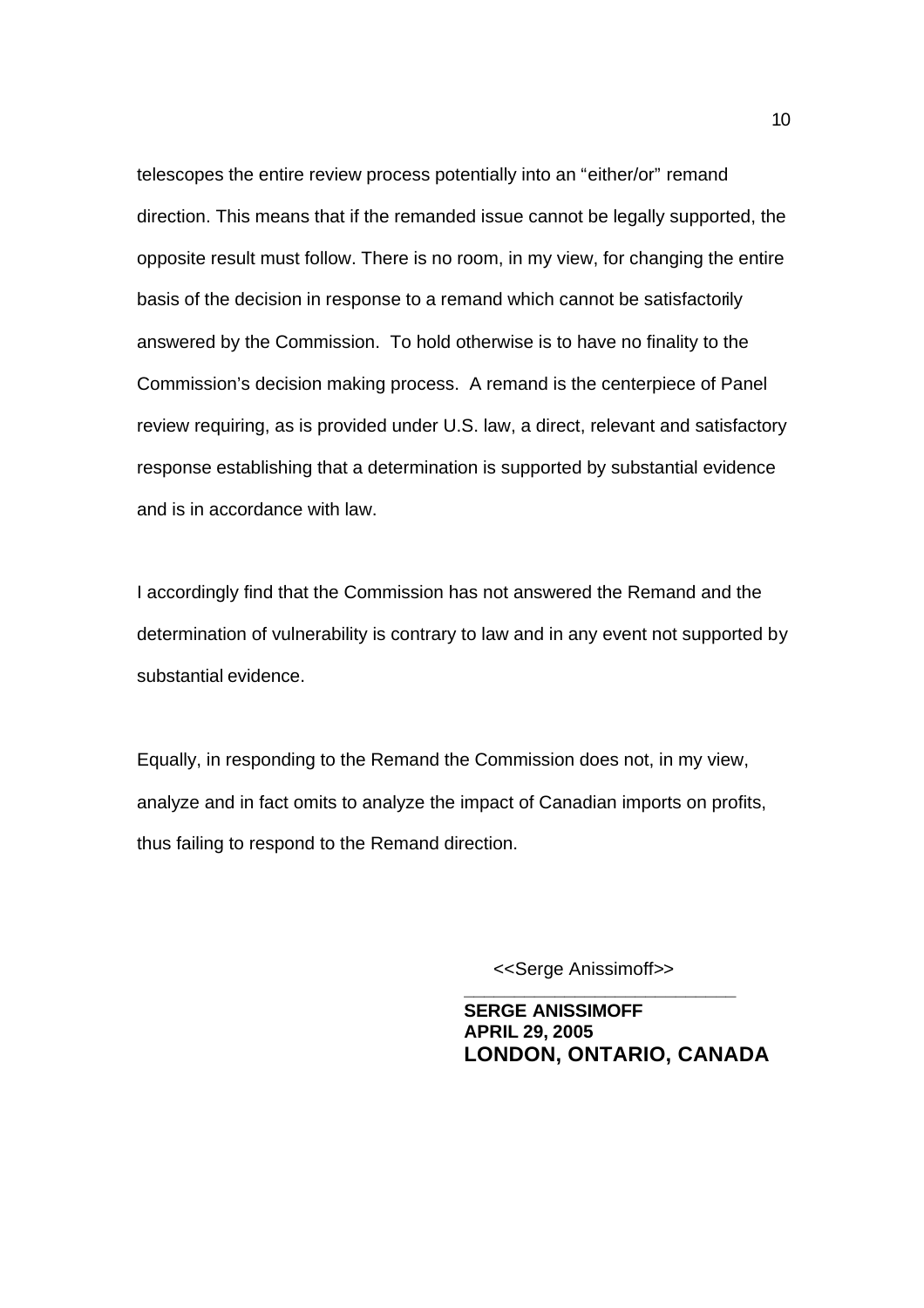# APPENDIX A - DISSENTING OPINION OF SERGE ANISSIMOFF **SUBMISSIONS OF THE PARTICIPANTS CONCERNING NEW CAPACITY**

Given the importance of the new capacity issue and the absence of any analysis by the Panel, I summarize herewith the various arguments and submissions made by the parties.

#### **The Commission**

In its "Views of the U.S. International Trade Commission on Remand", dated December 3, 2004 (hereinafter the "Remand Determination"), the Commission addresses the excess capacity issue essentially as follows. It finds that Canadian producers planned to increase their capacity by an additional [\*\*\*\*\*] short tons in 2000 (the new capacity) and would accordingly have significant excess production capacity despite relatively high capacity utilization rates between 1997 and 1999.

It found that consumption and demand in the Canadian Market was declining, so capacity utilization rates were likely to drop and given the: (1) interchangeability of the subject import and domestic products; (2) aggressive marketing to the U.S. market by Canadian Producers; and (3) lower price of the Canadian product, so that even if subject import volume and market share were to remain stable, the existing levels of imports would be likely to have a discernible impact on the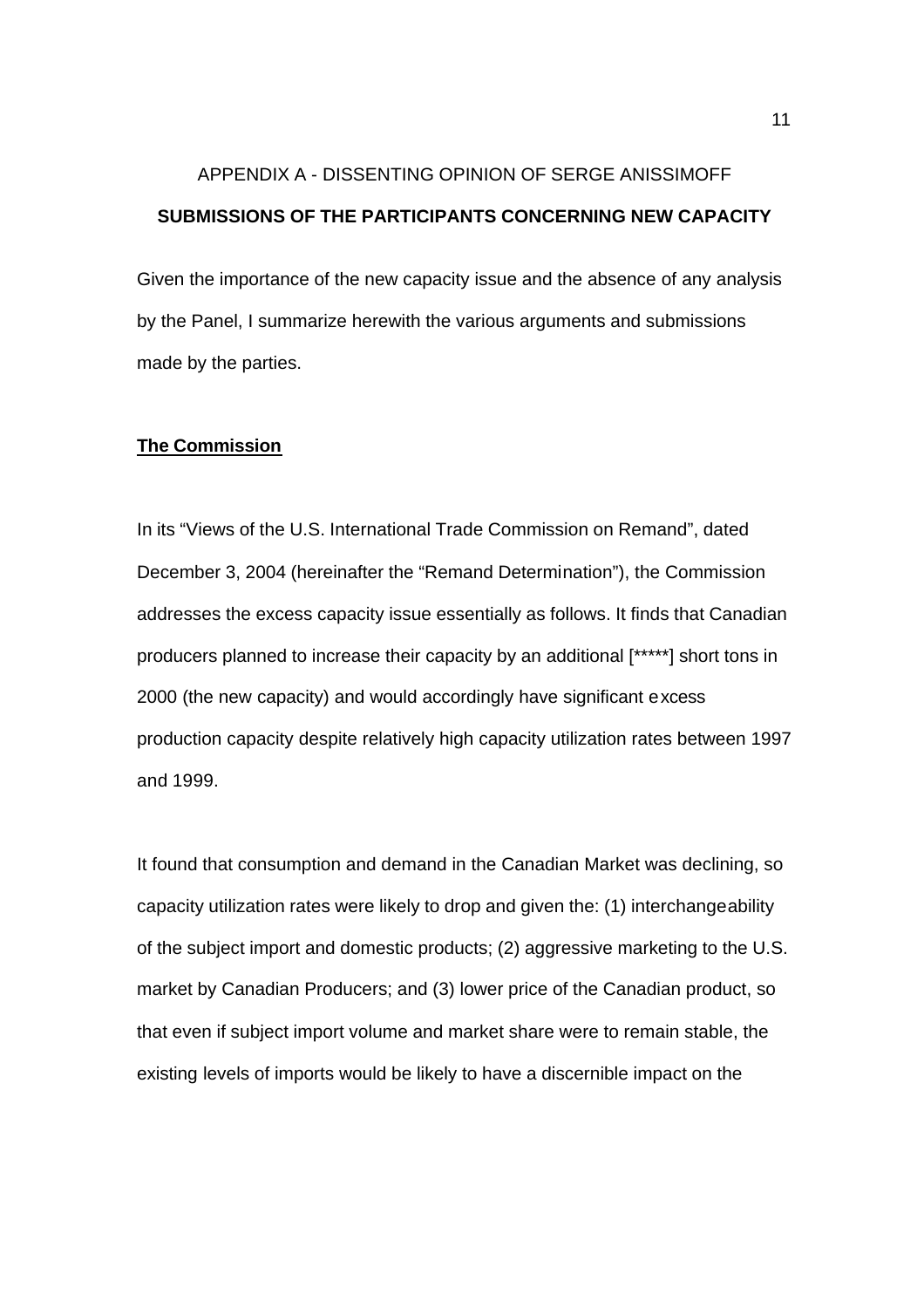domestic industry if the Order was revoked.

#### **The Complainant**

The Complainant, in its "Brief in Opposition to the Commission's Determination on Remand", dated January 5, 2005 (the "Complainant's Brief") disagreed with the Remand Determination arguing that:

- 1. The alleged New Capacity was already included In the Capacity Utilization figures from the Period of Review and there was accordingly no new capacity left to come on line in 2000. In particular the Complainant referred to an amendment (November 1, 2000, Memorandum INV-X-232) which changed the language: "[\*\*\*\*\*] will be adding capacity of [\*\*\*\*\*] short tons this year…" to "[\*\*\*\*\*] added capacity of [\*\*\*\*\*] short tons this year…".
- 2. The Commission's assertions regarding "aggressive marketing to the U.S. market" were unsupported by substantial evidence as the only evidence cited by the Commission was either totally irrelevant or spoke to marketing in the Canadian and not the U.S. market;
- 3. The Commission's assertions regarding price of the Canadian product were unsupported by substantial evidence because pricing data was only received for one of seven selected products, or 1.8 percent of total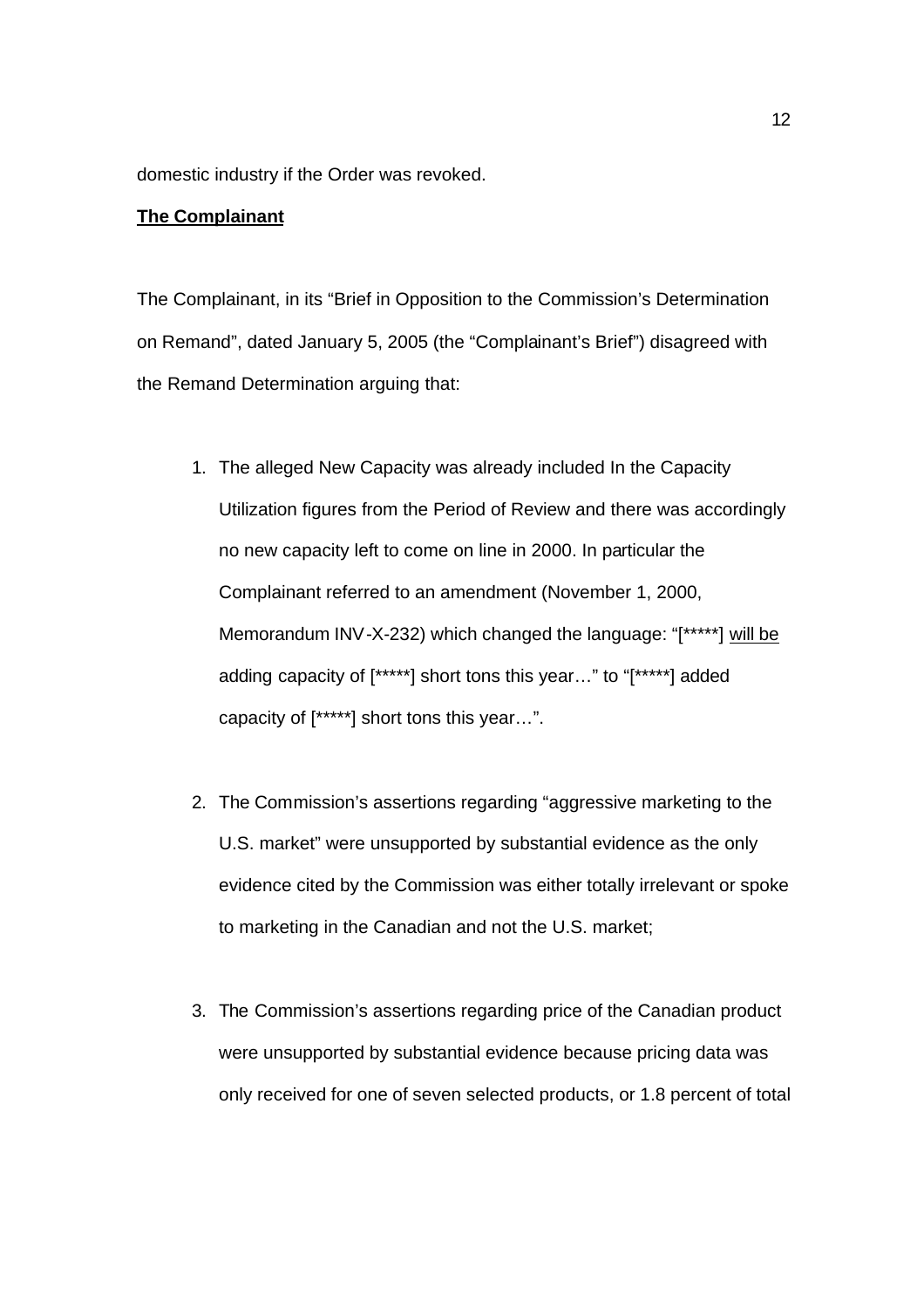subject imports from Canada, and there was no evidence that this pricing was in any way representative; and

4. The Commission erred as a matter of law by asserting that the continuation of existing volume levels would constitute a "discernible adverse impact", referring to Neenah Foundry<sup>4</sup>, wherein the Court of International Trade ("CIT") found that imports of iron metal castings from India would have no discernible impact on the domestic industry despite the fact that these imports captured 17 percent of the U.S. market. Neenah Foundry holds that the no discernible impact test is not limited to a test or measurement of import volume alone.

# **The International Trade Commission**

The U.S. International Trade Commission ("ITC") in its "Response to the Complainant's Brief", dated February 7, 2005 (the "ITC Brief") responded with significantly more detail than appeared in the Commission Determination.

The ITC pointed to the following evidence regarding availability of the new capacity:

- 1. 450,000 short tons (per year) of capacity was to be added by Dofasco between 1999 and 2000;
- 2. The new line came online in May 1999;

<sup>&</sup>lt;sup>4</sup> Neenah Foundry Co. v. United States, 155 F. Supp 2d 766, 776 (Ct. Int'l Trade 2001)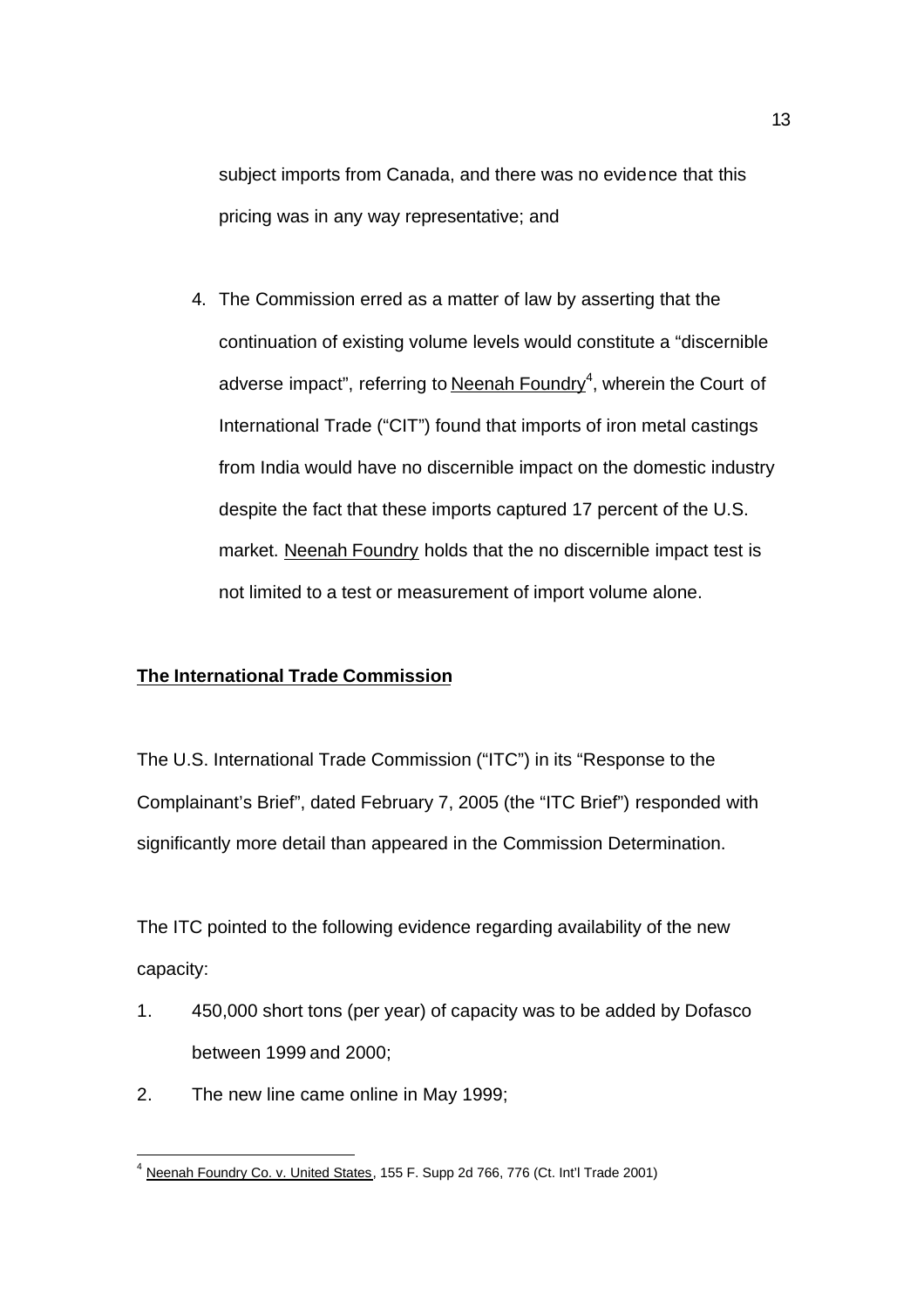- 3. By the end of the year, the new line was only producing [\*\*\*\*\*] short tons (as reported by Mr. Martin of Dofasco);
- 4. Performing calculations and analysis to show that according to a Dofasco foreign producer questionnaire response, Dofacsco's capacity increased by only [\*\*\*\*\*\*] short tons between 1998 and 1999;

The ITC then submitted that of the 450,000 short tons of new capacity, at most, [\*\*\*\*\*] was online by the end of 1999. The ITC then submitted that [\*\*\*\*\*] short tons of new capacity remained left to be brought online in 2000.

Referring then to interim 2000 figures, the ITC submitted that if all of the remaining new capacity was brought on line in interim 2000, the interim capacity data should show an increase of ([\*\*\*\*\*] short tons/year divided by 4 quarters/year) or [\*\*\*\*\*] short tons. Given that the comparison of interim 1999 and interim 2000 showed an increase of [\*\*\*\*\*] short tons, the ITC then further submitted that most of that [\*\*\*\*\*] increase occurred after May 1999 (1<sup>st</sup> Quarter 2000) by reason of the [\*\*\*\*\*] short ton increase in capacity that was effected by the end of 1999.

The ITC argued that there was a significant proportion of the newly added capacity that was yet to come on line in 2000 and therefore the Canadian capacity utilization figures will likely decrease since there was some roughly quantifiable portion of the newly added capacity which was not reflected in the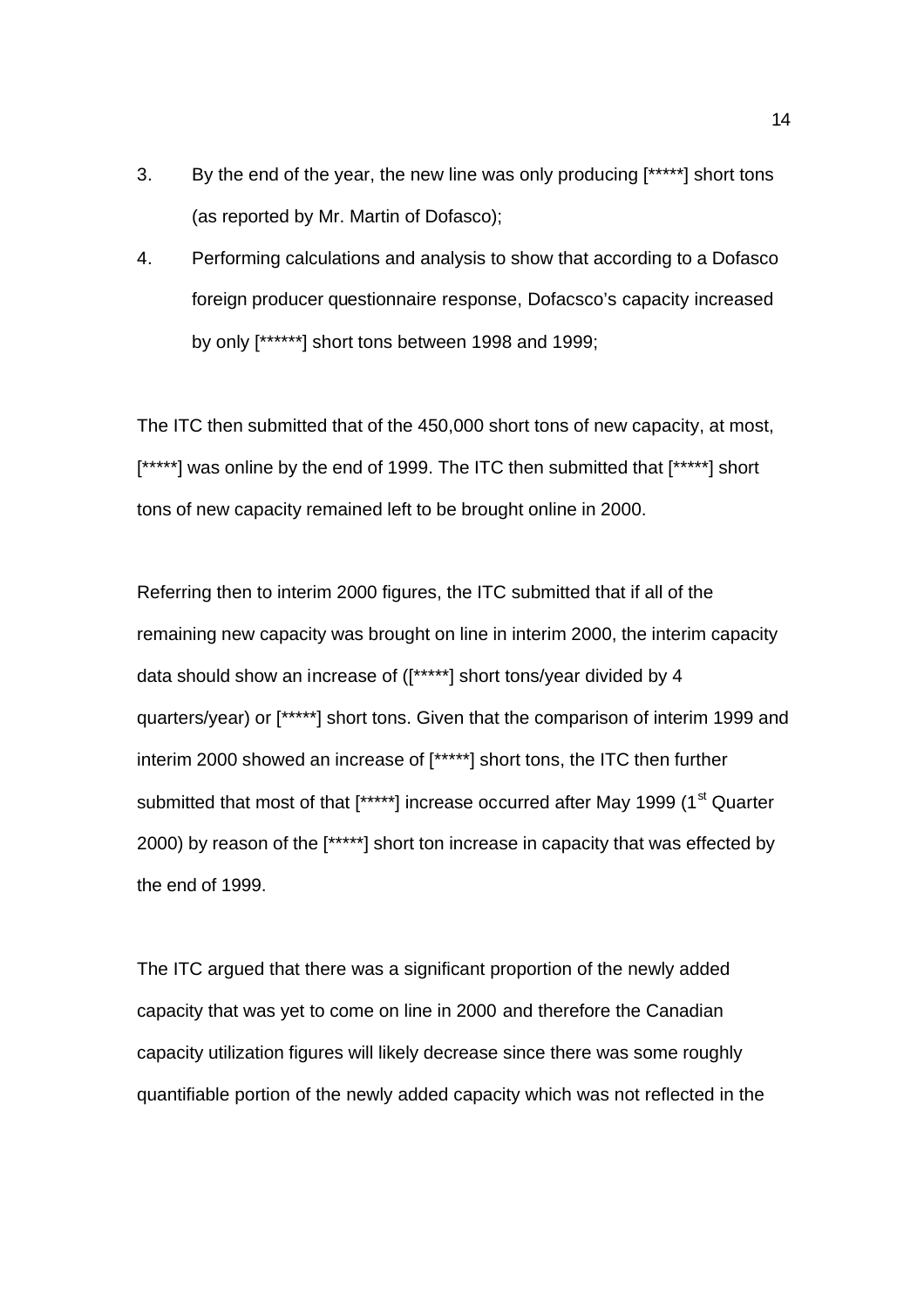figures by interim 2000. It based this conclusion on the following interpretations of the evidence:

- 1. Prior to the end of interim 2000 (March 31, 2000) not all of the new capacity was added as per the above reproduced calculations using the figures for capacity utilization; and
- 2. The Commission, in amending its report via Memorandum INV-X-232, was stating that *by November 1, 2000*, all of the new capacity had been added, not that by Interim 2000 the capacity had been added (emphasis added).

In response to the Complainant's other arguments, the ITC referred to evidence on the record in support of its assertions regarding aggressive marketing to the U.S. and underselling (price) and argued that its finding of a discernible impact was not restricted to the volume levels, but had regard for the interchangeability of the products, underselling, aggressive advertising and impending weakness (declining demand) in the Canadian market.

As concerns the aggressive marketing issue, the ITC's counsel referred to the loss of a single contract by [\*\*\*\*\*] to Dofasco on the basis of price. As well the ITC quotes the domestic industry's hearing witness who said that Dofasco's CEO was "salivating over the U.S. market."<sup>5</sup>

<sup>&</sup>lt;sup>5</sup> Page 24, ITC Brief, quoting from Cold-Rolled Hearing Transcript at 36-37, List 1 Doc. 200.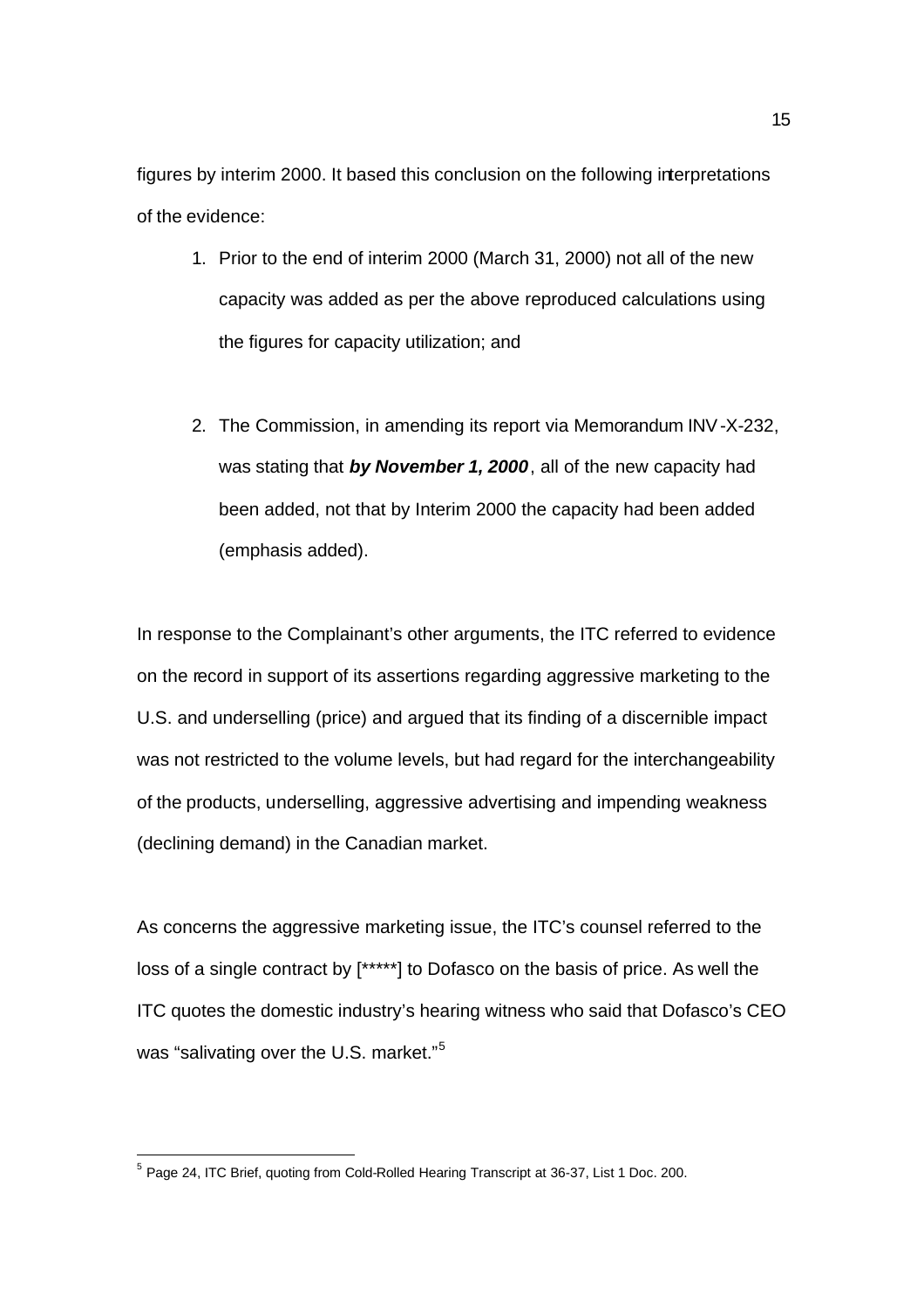As concerns price, the ITC submitted that the Complainant was precluded from arguing that the price comparison products were not representative of Canadian pricing in the market, because it agreed to the seven products selected and furthermore proposed two of those products. The ITC further argued that the Complainant's argument cannot be raised for the first time on an appeal, noting that "Dofasco never made this argument to the Panel during the rounds of briefing and argument held by the Panel before its first decision in this appeal".<sup>6</sup> Finally the ITC argued that the Complainant in any event failed to provide support for the allegation that the pricing evidence used was not representative.

#### **U.S. Steel**

l

U.S. Steel Corporation ("U.S. Steel"), in its Rebuttal Comments of United States Steel Corporation Regarding the Remand Determination of the U.S. International Trade Commission, dated February 7, 2005 (the "U.S. Steel Brief"), supported the above noted arguments by the ITC.

16

 $^6$  Footnote 65, Page 25, ITC Brief. In fact, the Complainant appears to have made this precise argument in the Brief of Complainant Dofasco Inc. dated October 1, 2001, at page 21.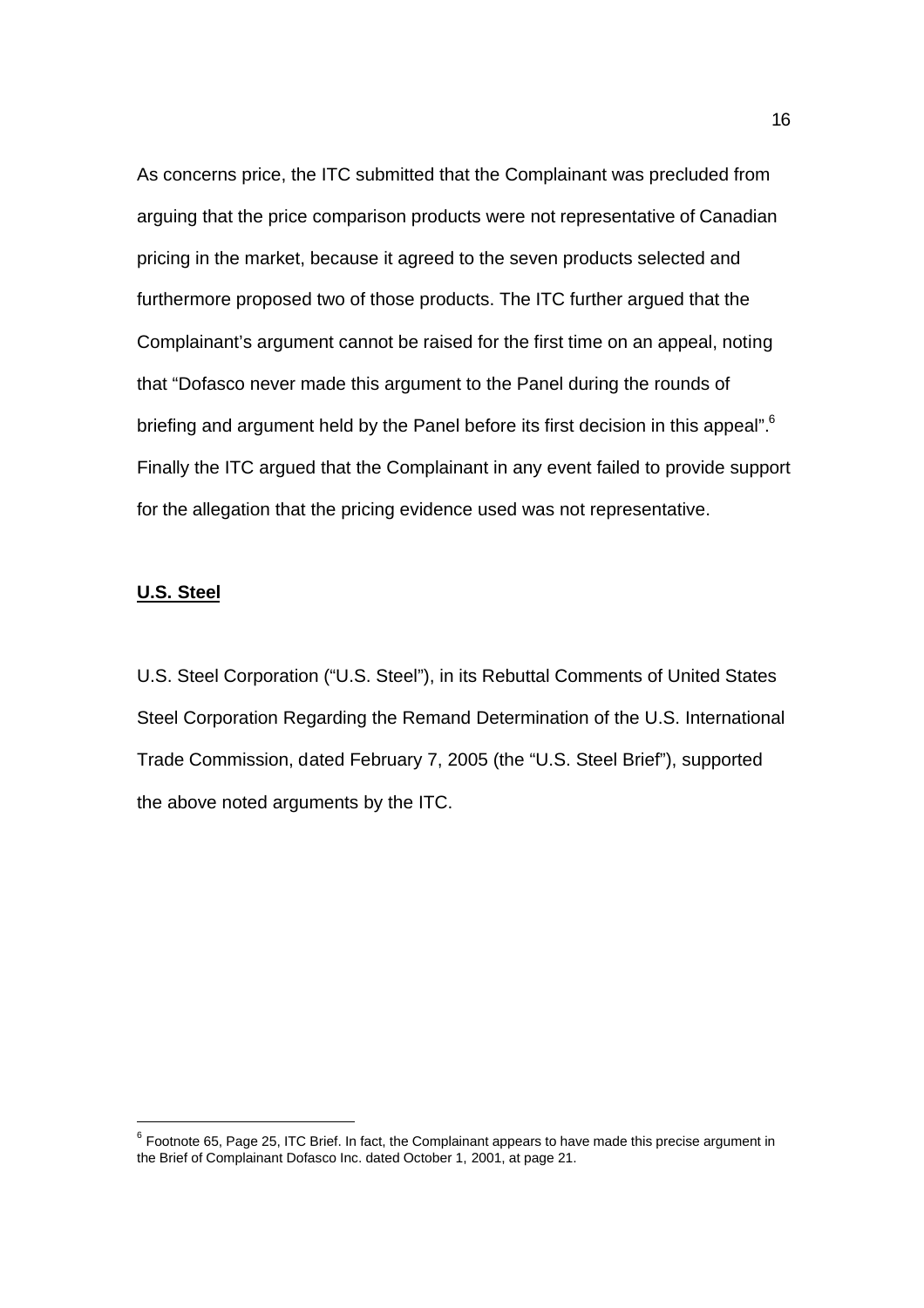#### APPENDIX B - DISSENTING OPINION OF SERGE ANISSIMOFF

## **THE COMPLAINANT'S MOTION (NEW CAPACITY) & THE PANEL'S ORDER**

Under cover of letter dated February 15, 2005 the Complainant brought a motion before the Panel, requesting*, inter alia*, that an immediate remand issue reopening the record to collect evidence concerning the alleged new capacity, or in the alternative, that the Complainant be granted a limited right of reply to respond to the ITC's new arguments and newly cited evidence concerning the new capacity. The motion was opposed by the ITC's counsel and U.S. Steel.

On March 29, 2005, the Panel issued its Order on the motion, granting the Complainant a limited right of reply. The Panel noted that "it had specifically remanded the Commission's finding of excess capacity for explanation and articulation and there remained a factual dispute regarding the record evidence. The Panel further granted the ITC and U.S. Steel Corporation a further right of reply thereto. All participants filed briefs.

In the "Brief of Complainant Dofasco Inc., in response to the Panel's March 29, 2005 Order", dated March 31, 2005, the Complainant opposed the ITC and U.S Steel's arguments concerning the new capacity on the grounds that they constitute *post-hoc* rationalizations.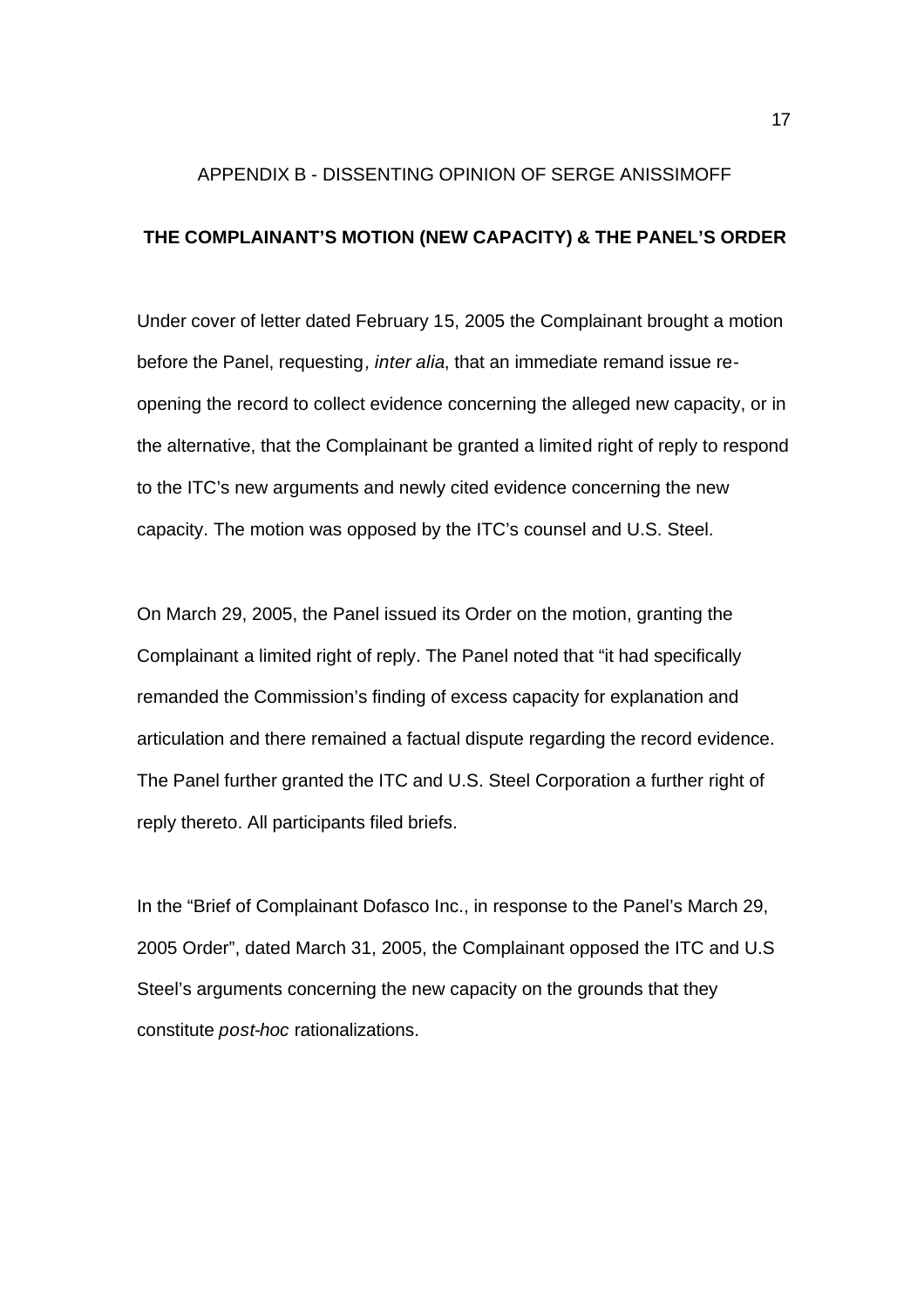In particular, the Complainant alleged that the arguments contained in the ITC's Brief were *post-hoc*, made by counsel and not arising out of the Remand Determination. The Complainant argued that even if the Panel agreed with the ITC's new reasons to reject Dofasco's data, those reasons could not be argued for the first time by the ITC's counsel. Rather the Commission must, by law, explain the basis for its determination on the record.<sup>7</sup>

The Complainant then further provided the following argument and evidence rebutting the post-hoc arguments of the ITC and U.S. Steel:

- 1. The calculations by the ITC's (and U.S. Steel's) counsel were incorrect;
- 2. The calculations did not have regard for the ratio of subject versus nosubject imports that were brought on line;
- 3. Direct evidence by Dofasco (October 27, 2000 Final Comments) indicating that all of the new capacity was included in the interim figures previously provided; and
- 4. Dofasco's testimony (Mr. Martin) that all of the new capacity was included in the questionnaire response was accurate for subject merchandise.

The Complainant concluded that since the new capacity was included in the capacity utilization figures during the period of review, there was no new or

<sup>&</sup>lt;sup>7</sup> Burlington Truck Lines, Inc. v. United States, 371 U.S. 156, 168 (1962).